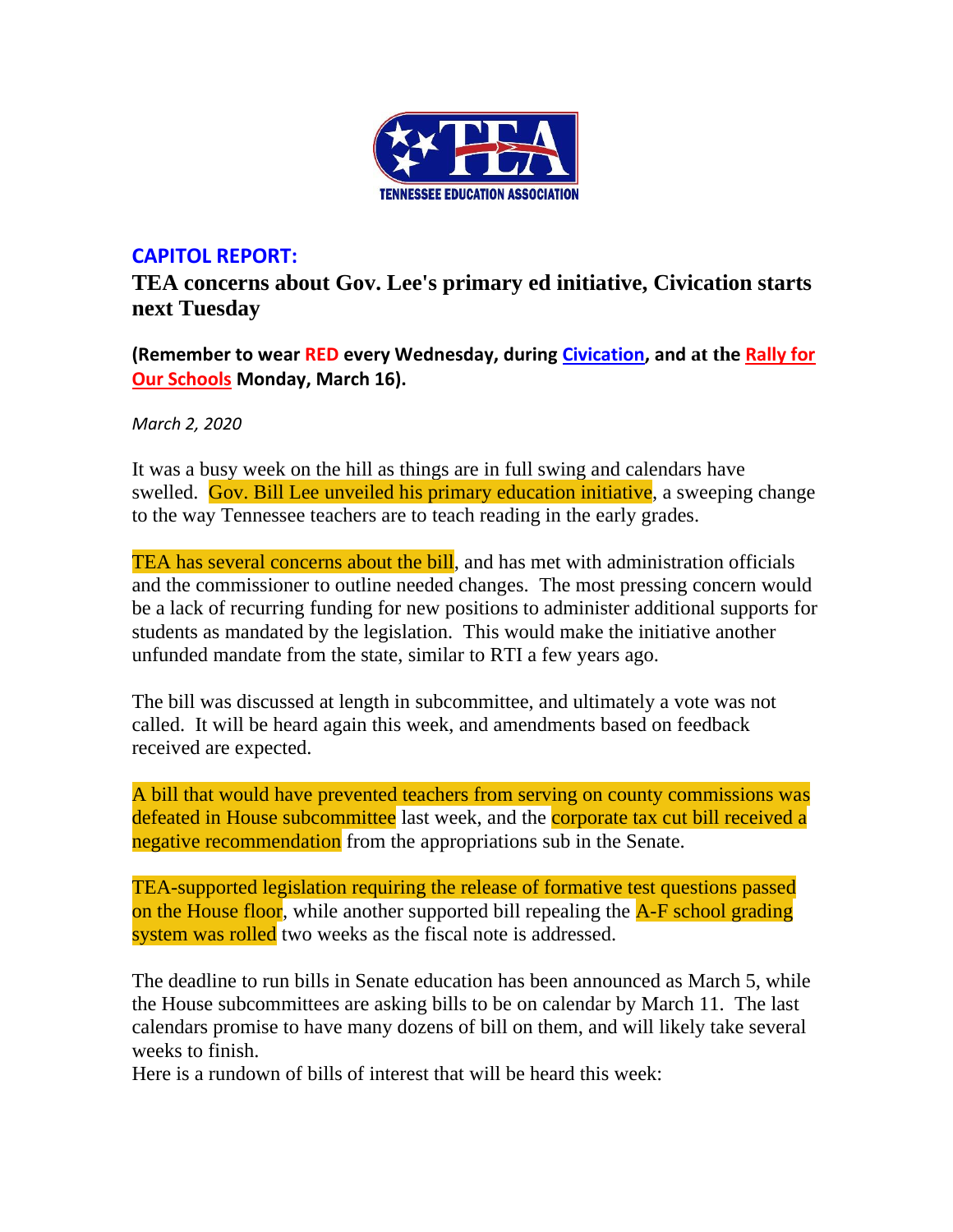### *Tuesday, 3/3*

Senate Finance Revenue Subcommittee- Following full Finance at 8:30AM- SHRI

• SB2201/HB2268 (Johnson/Lamberth) - OPPOSE- Governor's bill to cut the privilege tax on doctors, lawyers, lobbyists, and out of state stock brokers in half from \$400 to \$200.

House CTI Sub- Noon- HHRIV

- HB2229/SB2160- AMEND- Governor's early literacy bill, discussed above.
- HB2425/SB2214 (Coley/Bowling) SUPPORT- Permits teachers to weight the other measure component of their evaluations to 50% and eliminate TVAAS if it would increase their score.
- HB1934/SB2337 (Dunn/Gresham) MONITOR- Requires the commissioner of education to obtain approval from the state board prior to changing performance goals and measures.
- HB1833/SB1815 (Cepicky/Hensley) SUPPORT Reduces the number of state-mandated TCAP tests to the federal minimum.
- HB1550/SB1787 (Mitchell/Kyle)- SUPPORT-Would repeal the voucher law.

House Civil Justice Sub- 3PM- HHRII

• HB2693/SB2437 (Baum/Powers) - MONITOR - Confers civil immunity upon a teacher, principal, or bus driver who uses reasonable force to restrain a student or prevent bodily harm or death to another person

House Property and Planning Sub- 4:30PM- HHRIV

• HB2638/SB2751 (Holt/Bell)- OPPOSE- Prohibits local governments, including special school districts, from increasing property tax by more than inflation plus two percent.

House K-12 Sub- 4:30PM- HHRIII

- HB2267/SB2200 (Lamberth/Johnson)- SUPPORT- Admin bill would require TDOE to submit a report to both chambers of the legislature every year regarding the state-funded mental and behavioral health services available to students.
- HB1648/SB1822 (Shaw/Robinson) SUPPORT Requires statewide pre-K for all children aged four
- HB2134/SB2252 (Cepicky/Hensley)- MONITOR- Establishes a discipline process for students who have been removed from the classroom by a teacher.
- HB1692/SB1740 (Cepciky/Hensley) MONITOR Mandates summer school for any student whose teacher determines that the student is not academically prepared for the next grade level.